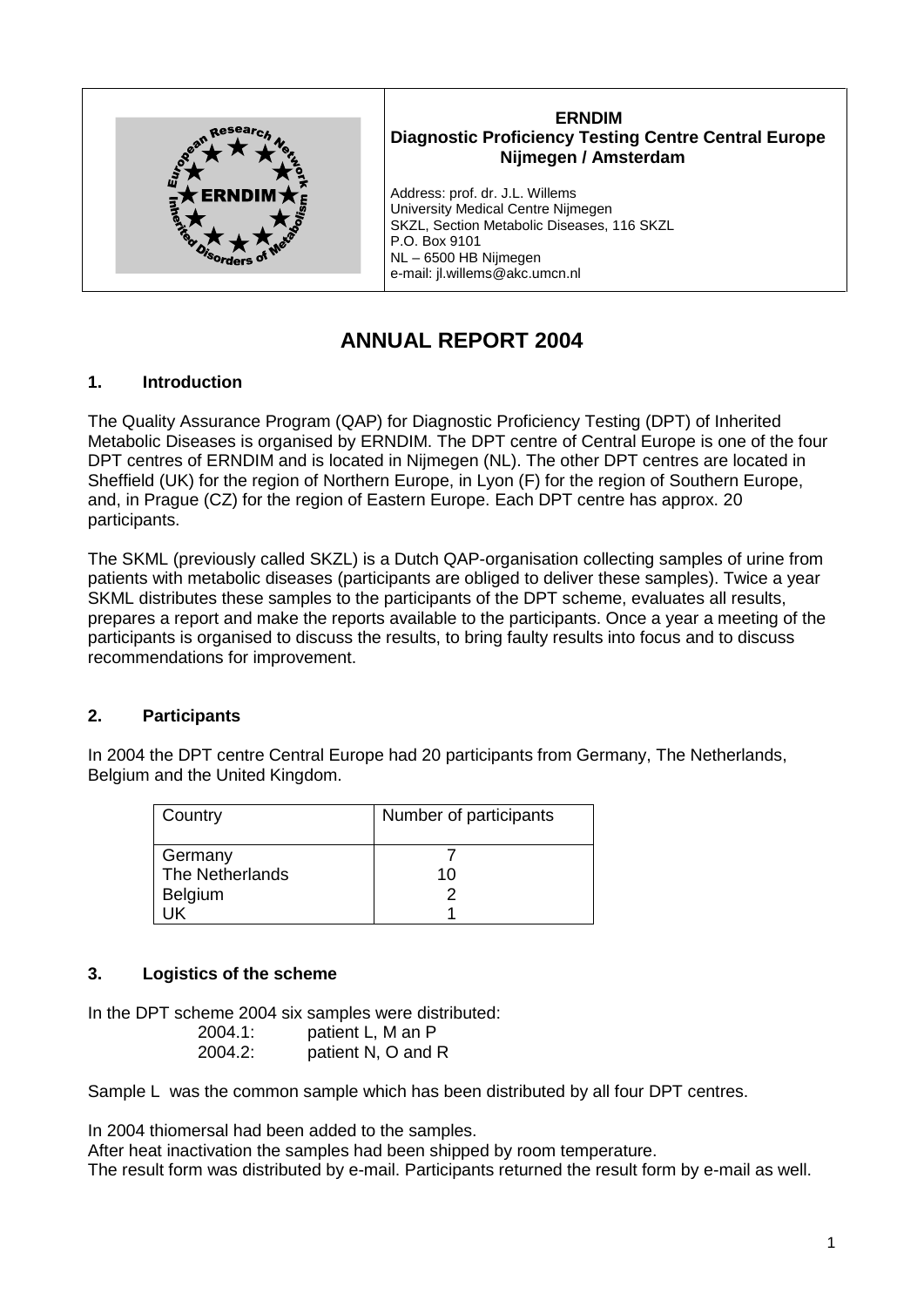## **4. Timetable of the scheme**

| <b>DPT survey 2004.1:</b><br>Shipment of samples:<br>Deadline for returning results:<br>Report of survey  | January 12, 2004<br>January 30, 2004<br>May 5, 2004 |
|-----------------------------------------------------------------------------------------------------------|-----------------------------------------------------|
| <b>DPT survey 2004.2:</b><br>Shipment of samples:<br>Deadline for returning results:<br>Report of survey: | June 14, 2004<br>July 2, 2004<br>August, 20, 2004   |
| Meeting of participants:                                                                                  | September 2, 2004 (SSIEM, Amsterdam, NL)            |

#### **5. Receipt of samples and results**

| Survey 2004.1 : | Samples had been sent to 20 participants and 19 (samples L and M) and         |
|-----------------|-------------------------------------------------------------------------------|
|                 | 18 participants (sample P) returned their results.                            |
| Survey 2004.2 : | Samples had been sent to 20 participants; 18 of these returned their results. |

## **6. Scoring of results**

The merits of a the scoring system of a DPT scheme were discussed at the September meeting of the Scientific Advisory Board of ERNDIM in 2002. At the end of the year 2002 a final scoring system has been agreed upon. In 2003 the scoring system is introduced as a pilot and in 2004 the scoring system was used.

For each individual sample a score can be achieved for:

| Analytical performance:      | Correct results of the appropriate tests  | score: 2 |
|------------------------------|-------------------------------------------|----------|
|                              | Partially correct or non-standard methods | score: 1 |
|                              | Unsatisfactory or misleading              | score: 0 |
| Interpretative performance:  | Good (diagnosis was established)          | score: 2 |
|                              | Helpful but incomplete                    | score: 1 |
|                              | Misleading / wrong diagnosis              | score: 0 |
| Recommendations:             | Helpful                                   | score: 1 |
| (for further investigations) | Unsatisfactory or misleading              | score: 0 |
|                              |                                           |          |

Total: score: 5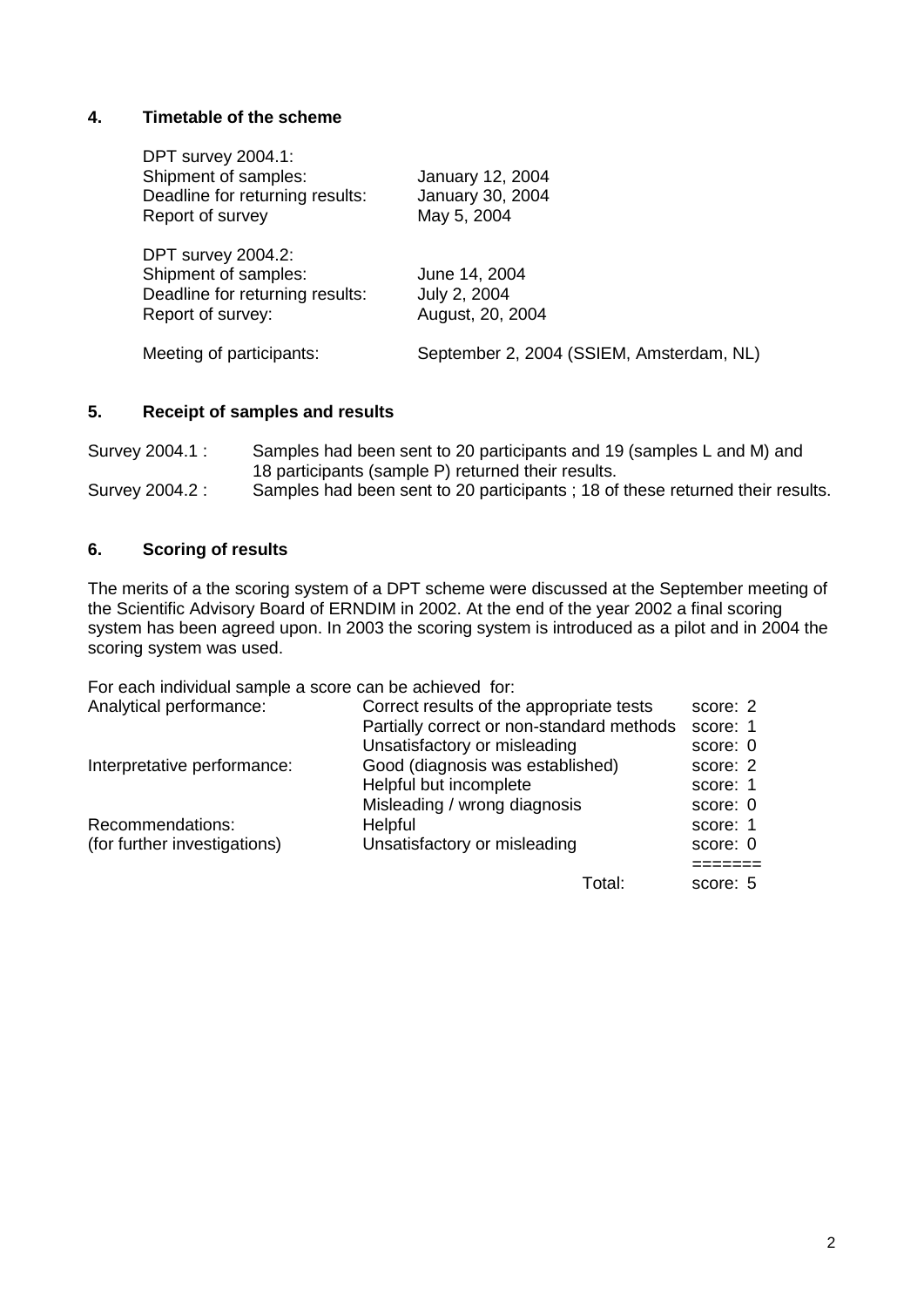| Lab            | Samples in 2004 (maximum score is 30) |   |   |                |             |   |                |                      |
|----------------|---------------------------------------|---|---|----------------|-------------|---|----------------|----------------------|
|                | <b>Total 2003</b>                     | L | M | N              | O           | P | R              | <b>Total</b><br>2004 |
| 1              | 28                                    | 5 | 5 | 5              | 5           | 5 | 5              | 30                   |
| $\overline{2}$ | 25                                    | 5 | 5 | 5              | 5           | 5 | 5              | 30                   |
| 3              | 30                                    | 5 | 5 | 5              | 5           | 4 | 5              | 29                   |
| 4              | 24                                    | 5 | 4 | 5              | 5           | 4 | 4              | 27                   |
| 5              | 19                                    | 5 | 5 | 5              | 5           | 5 | 5              | 30                   |
| 6              | 24                                    | 5 | 4 | 5              | 5           | 5 | 3              | 27                   |
| 7              | 25                                    | 5 | 5 | 5              | 5           | 5 | 0              | 25                   |
| 8              | 27                                    | 5 | 5 | 5              | 5           | 1 | 5              | 26                   |
| 9              | 20                                    | 5 | 5 | 0              | $\mathbf 0$ | 5 | 0              | 15                   |
| 10             | 25                                    | 5 | 5 | 5              | $\sqrt{5}$  | 5 | 5              | 30                   |
| 11             | 21                                    | 5 | 5 | $\overline{c}$ | 5           | 0 | 2              | 19                   |
| 12             | 21                                    | 5 | 5 | 5              | 5           | 5 | 4              | 29                   |
| 13             | 26                                    | 5 |   | $\overline{2}$ | 5           | 5 | 1              | 19                   |
| 14             | 24                                    | 5 | 0 | 5              | 4           | 3 | 3              | 20                   |
| 15             | 24                                    | 0 | 0 |                | 5           | 0 | 3              | 9                    |
| 16             | 23                                    | 5 | 5 | 1              | 5           | 5 | $\overline{2}$ | 23                   |
| 17             | 24                                    | 5 | 5 | 2              | $\sqrt{5}$  | 5 | $\overline{2}$ | 24                   |
| 18             | 14                                    | 5 | 5 | 0              | $\mathbf 0$ | 5 | $\mathbf 0$    | 15                   |
| 19             | 15                                    | ٠ | ۰ | ٠              | ٠           |   | $\blacksquare$ |                      |
| 20             | 20                                    | 1 | 1 | 5              | 1           | 5 | 2              | 15                   |
| 21             | 4                                     | 5 | 5 | 4              | 5           | 5 | 4              | 28                   |

# **7. Scores of participants for individual samples**

# **8. Distribution of total scores for individual laboratories**

See table in item 7. In the DPT – centre Central Europe the following was observed. A score of more than 75% correct diagnoses which means 23 points or more is achieved by 13 / 20 labs. A score below 75% (less than 23 points) was found in 7 / 20 labs. And a score below 50% (less than 15 points) was found in 1 lab.

# **9. Summary of scores**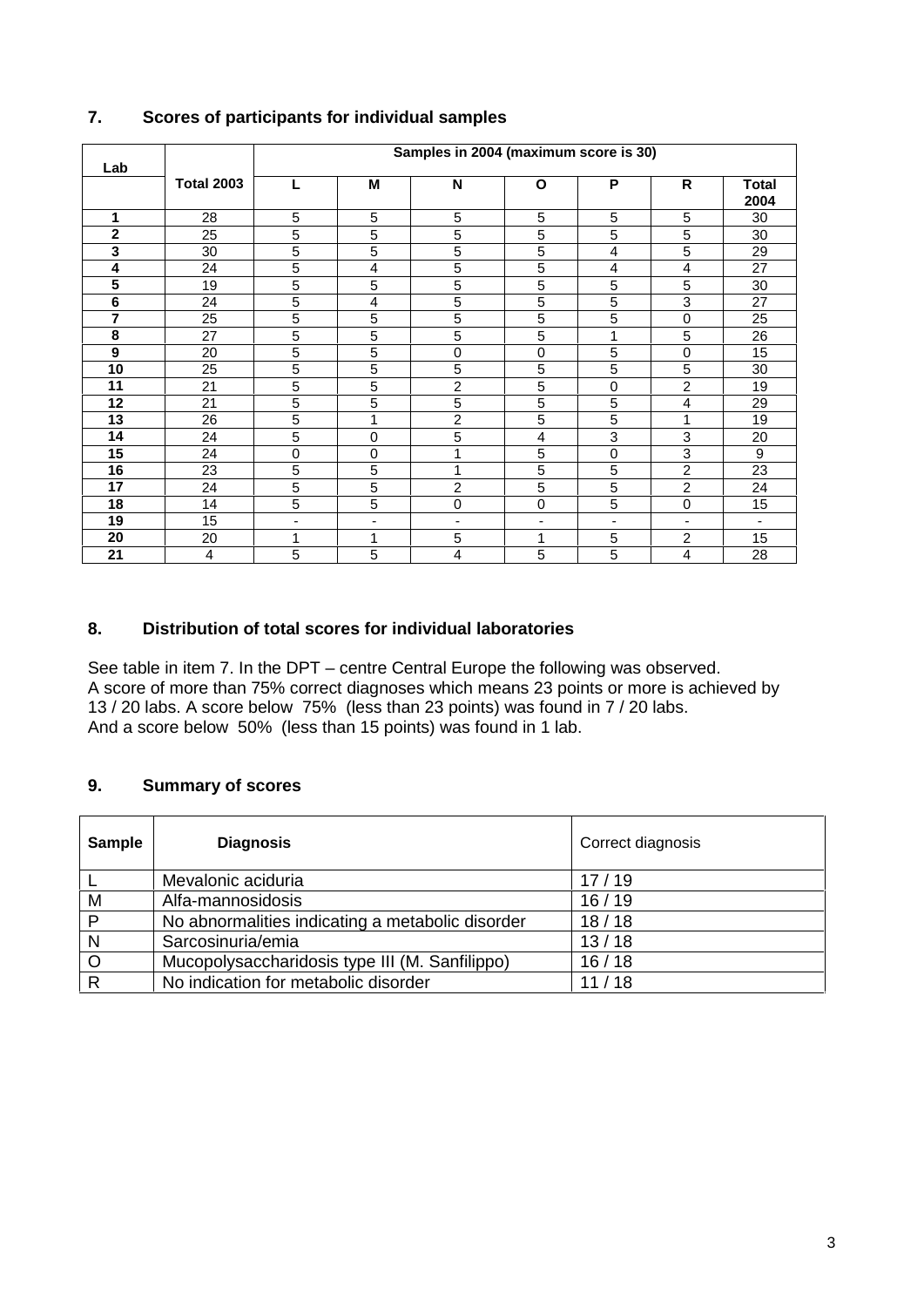# **10. Meeting of participants, in Amsterdam (August 31, 2004)**

Present: Abeling, van den Berg, van den Bergh, Dorland, Duran, Eyskens, van Gennip (chairman), Gerlo, Haas, Huijmans, Kluijtmans, van Landeghem, Onkenhout, Poorthuis, Reijngoud, Ruijter, Ruitenbeek, de Sain, Sass, Spaapen, Verhoeven, Vincent, Wamelink and Holtrop (secretary).

#### **1. Welcome.**

The chairman welcomes the participants.

#### **2. Minutes of the meeting held at October 3, 2003 Maastricht.**

No comments. The minutes are finalised with thanks to Holtrop for preparing.

Advice: To check whether your results have been received at the SKML office ask for "confirmation of reading" when you have sent your results. For instructions see your e-mail programme.

## **3. Information**

None.

## **4. Annual contribution of DPT samples**

Participants have the obligation to provide DPT-samples (one sample each year). This is necessary, otherwise we cannot continue this QA-scheme. Please send your sample to the SKML office. How to send samples ?

The samples have to be heat-inactivated (see Annual report 2003, item 3a) AND the data form for samples in stock has to be completed. The sample and the data form have to be sent to the SKML office (prof. dr. Willems at Nijmegen). **Action: all**

The new data form for samples in stock will be sent to all participants. **Action: Holtrop**

Urine samples from patients treated with medication a.o. antibiotics can be used but the medication (e.g. depakine) must be specified on the in stock data form. The medication should not be so interfering that diagnosis is obscured.

#### **5. Discussion of the results of the survey 2004-1 (samples L, M and P) and 2004-2 (samples N, O and R).**

Sample L in survey 2004.1 was the common sample which will be discussed at the ERNDIM joint meeting.

The result reports had been evaluated by prof. dr. Willems and by the scientific advisor for the DPT-scheme, dr. van Gennip.

For a correct analytical interpretation 2 points can be scored; for a correct diagnosis another 2 points can be gained and a correct advice for further investigations will give another 1 point. In total a maximum of 5 points per sample can be scored. For 6 samples the total score can be 30.

#### Sample M (2004.1): Alfa-mannosidosis

The diagnosis was found by nearly all participants. A low uric acid, high oxalate, slightly elevated GAG in methylene blue test was found. One participant reported a positive Brand reaction. (how possible ? ).

#### Sample P (2004.1): No abnormalities indicating a metabolic error of metabolism

There was a large range of results of uric acid:  $0.48 - 2.3$  ; this might be due to a dimension problem. Two participants reported elevated levels of amino acids Asp and Lys but did not comment on that in their diagnosis. From one lab the results are not included in the report although they had been sent to the SKML office.